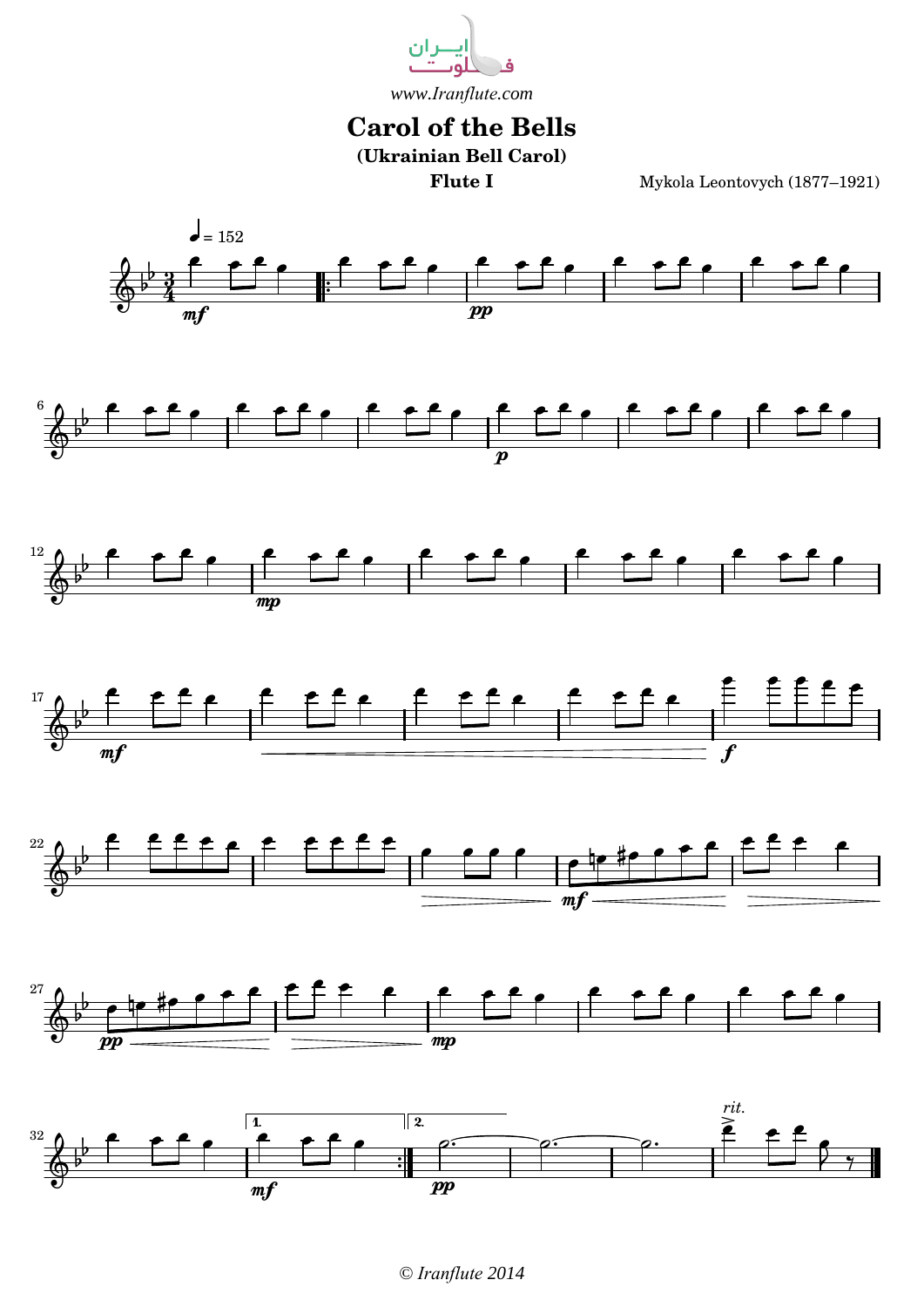

## **Carol of the Bells (Ukrainian Bell Carol)**

**Flute II** Mykola Leontovych (1877–1921)



*<sup>©</sup> Iranflute 2014*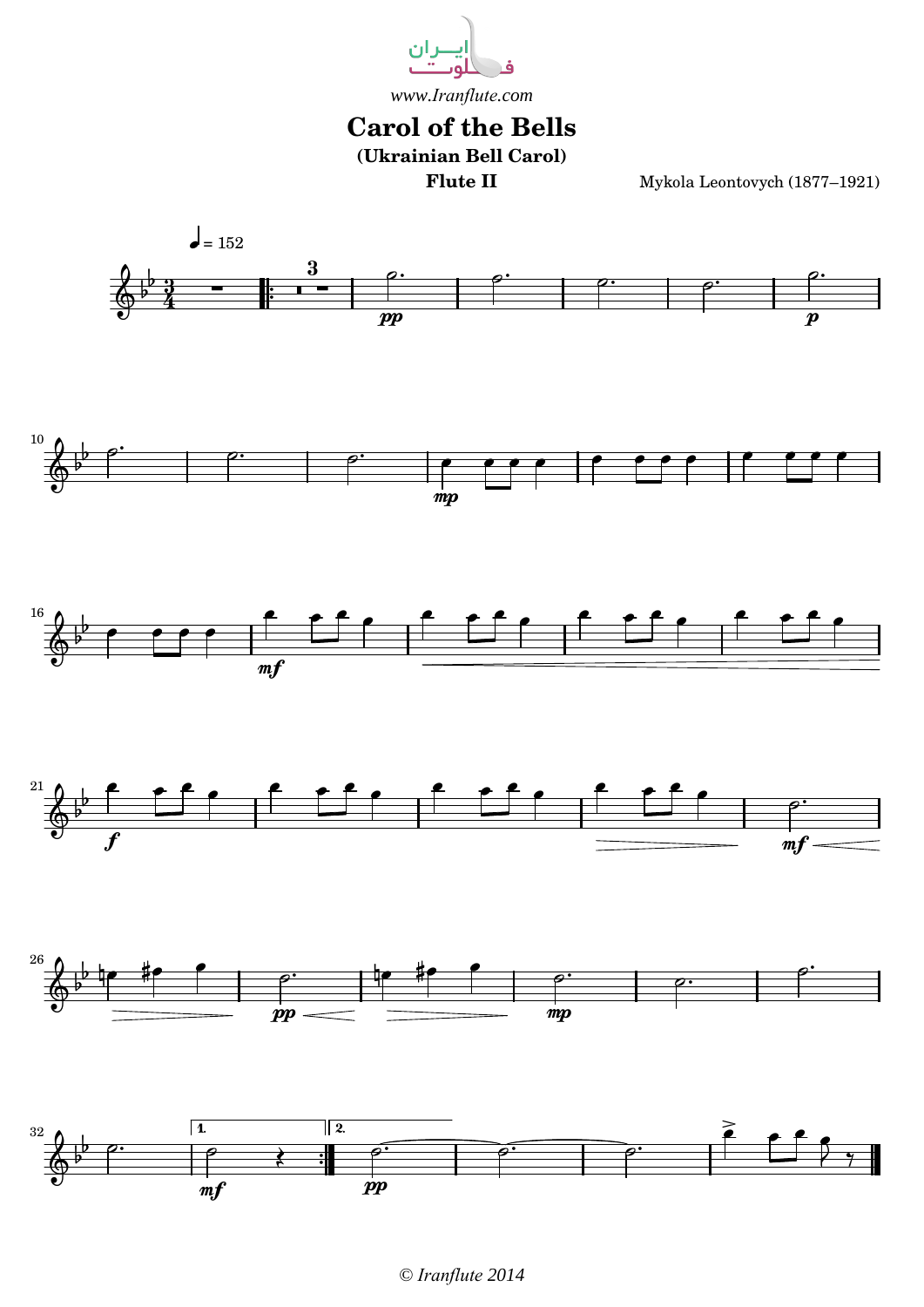

## **Carol of the Bells (Ukrainian Bell Carol)**

**Flute III** Mykola Leontovych (1877–1921)



*© Iranflute 2014*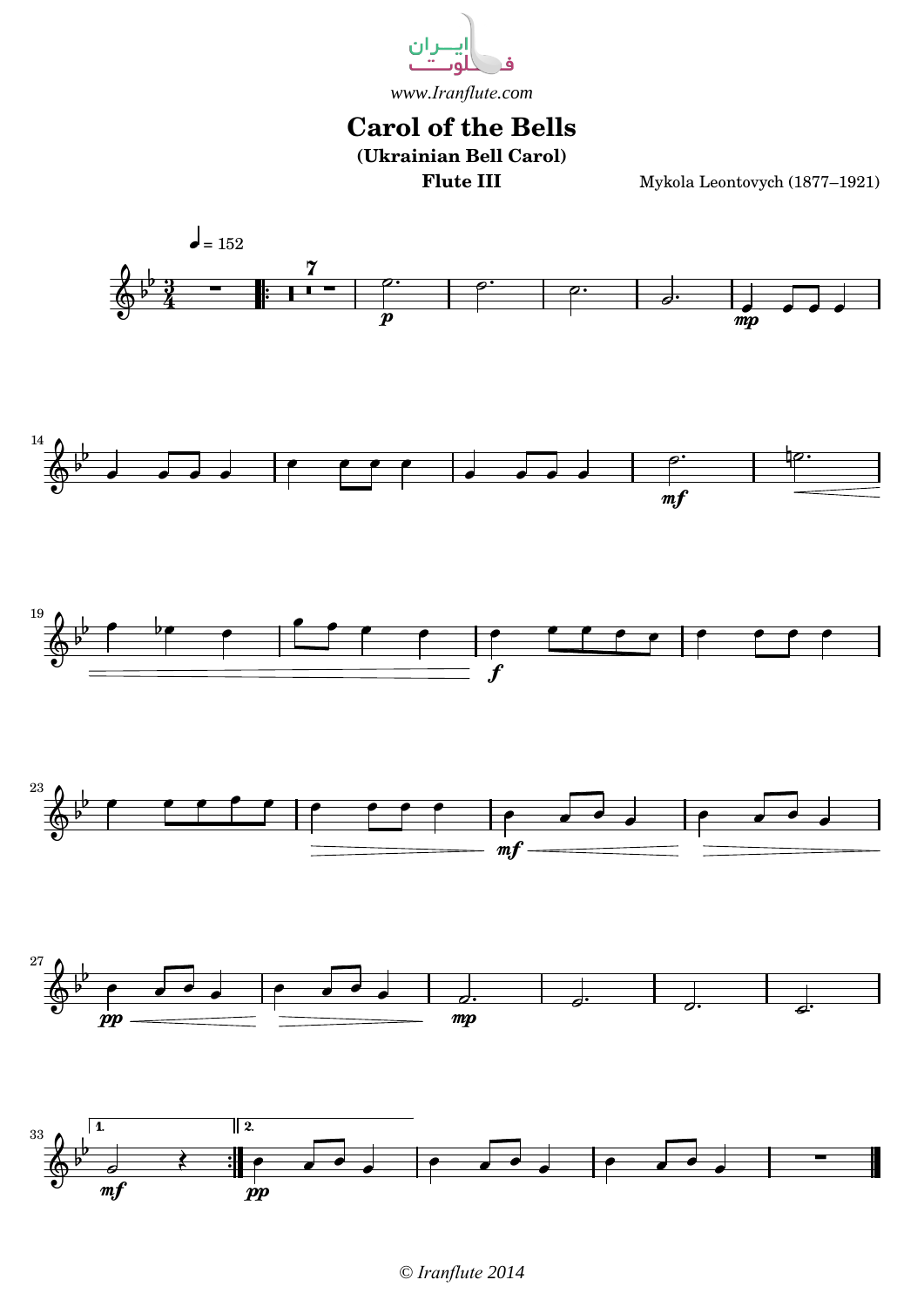

## **Carol of the Bells (Ukrainian Bell Carol)**

Mykola Leontovych (1877–1921)







*<sup>©</sup> Iranflute 2014*